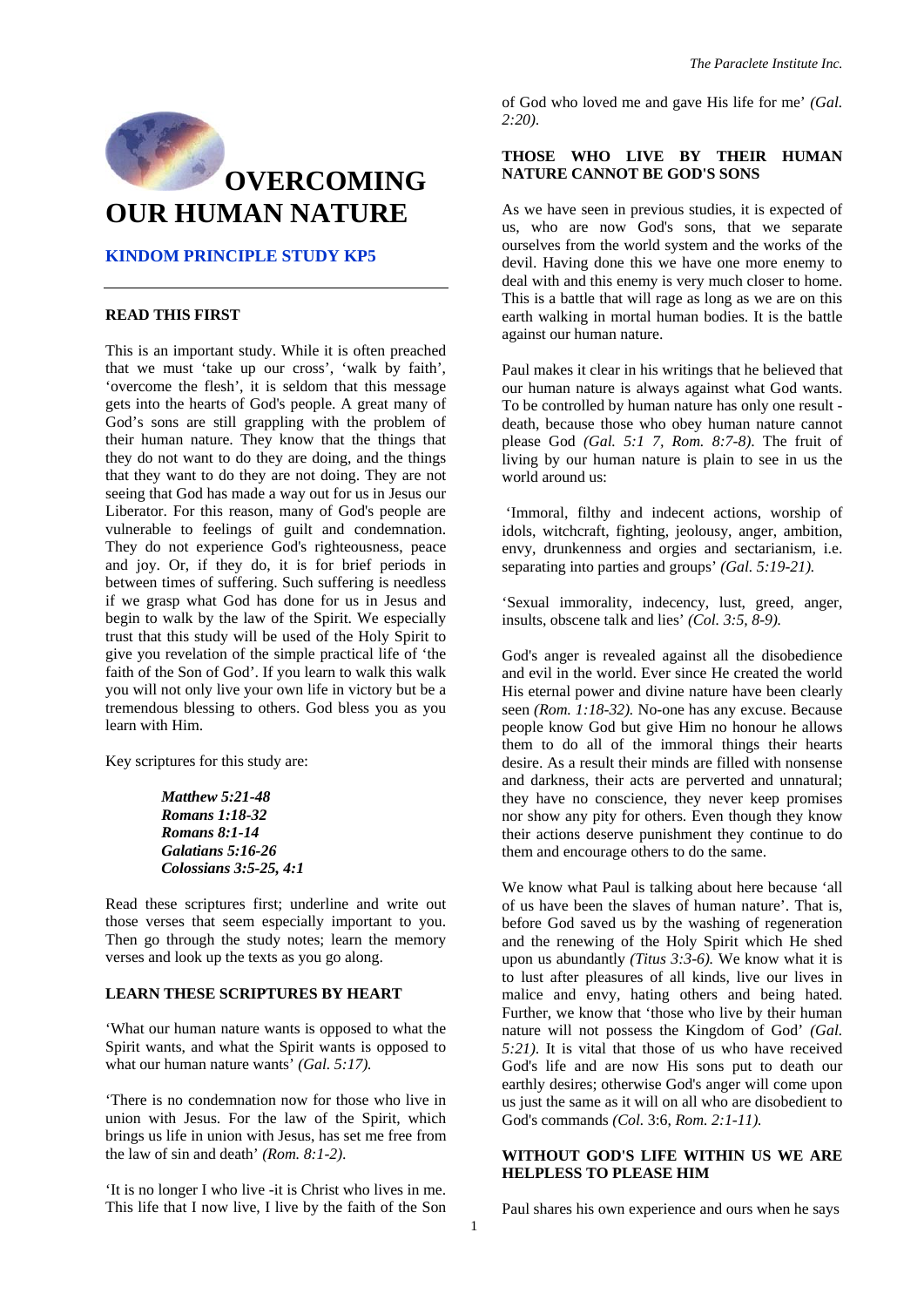that 'even though I know what is right and agree with it, I find I am not doing what I want to do, but instead I do the things that I hate' *(Rom. 7:14-24).* Even though the desire to do good is in me, I am not able to do it! My inner being delights in the Law of God but I find my body working against what my mind approves of!

How unhappy we are in this condition! We condemn ourselves, giving the devil his opportunity to stamp on us for good measure. How will we ever escape from these bodies that are taking us to death? Thanks be to God who does this through our Lord Jesus Christ!

#### **GOD'S HIGHER LAW**

The revelation of the Law through Moses was of the greatest importance. It showed God's holiness and revealed man's disobedience. But, even though the Law is plain and practical, humans continue to live according to their human nature. Without exception, we have all fallen short of what God requires *(Is. 53:6, Judges 21:25).* 

Brothers, the Law could not save us because of human nature. The Law can only condemn us. It cannot deal with the root problem - our disobedient nature. Not that the Law is rendered useless; on the contrary, Jesus told us that, not only will the smallest part of the Law remain relevant, but anyone who disobeys the smallest detail of the Law will be the least in the Kingdom of heaven *(Matt. 5:17-19).* He also said that unless we are more faithful than the Pharisees in the keeping of the Law we will not get into the Kingdom at all. That is, it is not enough to keep the Law outwardly, we must know it inwardly in our hearts *(Matt. 5:20, 23:23-28).* 

The heart must be cleansed first; for out of the heart proceeds the things that defile a man - not what goes in. Cleansing the outside does not solve the problem! *(Matt. 15:10-20, Jer. 17:9).* 

It will do us no good to think that we can hide our hearts condition from the Lord either for the Lord looks on and searches the heart. What we speak gives us away! This is what Jesus said to give us an idea of the sort of people He requires us to be! *(Jer. 17:10,1 Sam.* 16:7, *Matt. 12:33-37)*:

'Whoever is angry with his brother will be brought to trial… whoever calls his brother good for nothing will be brought to the Council... whoever calls his brother a worthless fool will be in danger of hell's fire! *(Matt. 5:21-22).* 

'Anyone who looks on a woman and wants to possess her is guilty of committing adultery with her in his heart...

'Anyone who divorces his wife, even though she has not been unfaithful, is guilty of making her commit adultery if she marries again' *(Matt. 5:31-32).* 

'If anyone slaps you on the right cheek, let him slap the left cheek also... If anyone sues you for your shirt, give him your coat as well... If anyone forces you to carry his pack one mile, carry it two! *(Matt. 5:39-42).*

'Love your enemies, and pray for those who persecute you ... You must be perfect, just as your Father in heaven is perfect!' *(Matt. 5:48).* 

# **THE LAW OF THE SPIRIT**

What the Law could not do because our human nature is too weak, GOD DID!!! He did away with the separation by sending His own Son with a nature like man's sinful nature. God did this so that the righteous demands of the Law might be fully satisfied by us who live according to the Spirit and not according to our human nature *(Rom.* 8:3, *10).* 

If Christ lives in us, the Spirit is life for us because we have been put right with God, even though our bodies are going to die. Further, if the Spirit of God who raised Jesus from death lives in us, then He who raised Jesus from death will also give life to our mortal bodies by the presence of the Spirit in us. NB: We can experience this now in bodily health but at the time of the Lord's coming we will know a total transformation. At that time we will receive our resurrection body which will be free from the principle of sin. *(Rom. 8:11,1 Cor. 15:35-38,11 Cor. 5:1-5, Rom. 8:18-25).* 

Even though we continue to live in these old bodies, we are already part of the new creation which God has prepared for His sons, because we have God's life within us. Paul says this is like putting treasure in clay pots. God's good reason for this is that it shows us and others continually that the power in us comes from God and not from ourselves *(11 Cor. 4:7, Eph. 2:8- 10).* 

Each day we are called to walk this walk: to offer ourselves as living sacrifices dedicated to God's service and to pleasing Him, to avoid conforming ourselves to the standards of the world system and the devil; and, especially, to avoid walking by our own ideas and desires. We are to let God transform us inwardly by completely renewing our minds. As we let him do this we know what God wants, what is good, acceptable and perfect in His eyes *(Rom. 12: 12)*. As we act on what God wants we become sons of righteousness and have truly entered into the experience of the Kingdom of God *(Matt. 7:21-27).* 

As many as are led by the Spirit of God they are the sons of God. As we walk by the Spirit so we produce the fruit of the Spirit: love, peace, joy, patience, kindness, goodness, faithfulness, humility and self control. THERE IS NO LAW AGAINST SUCH THINGS!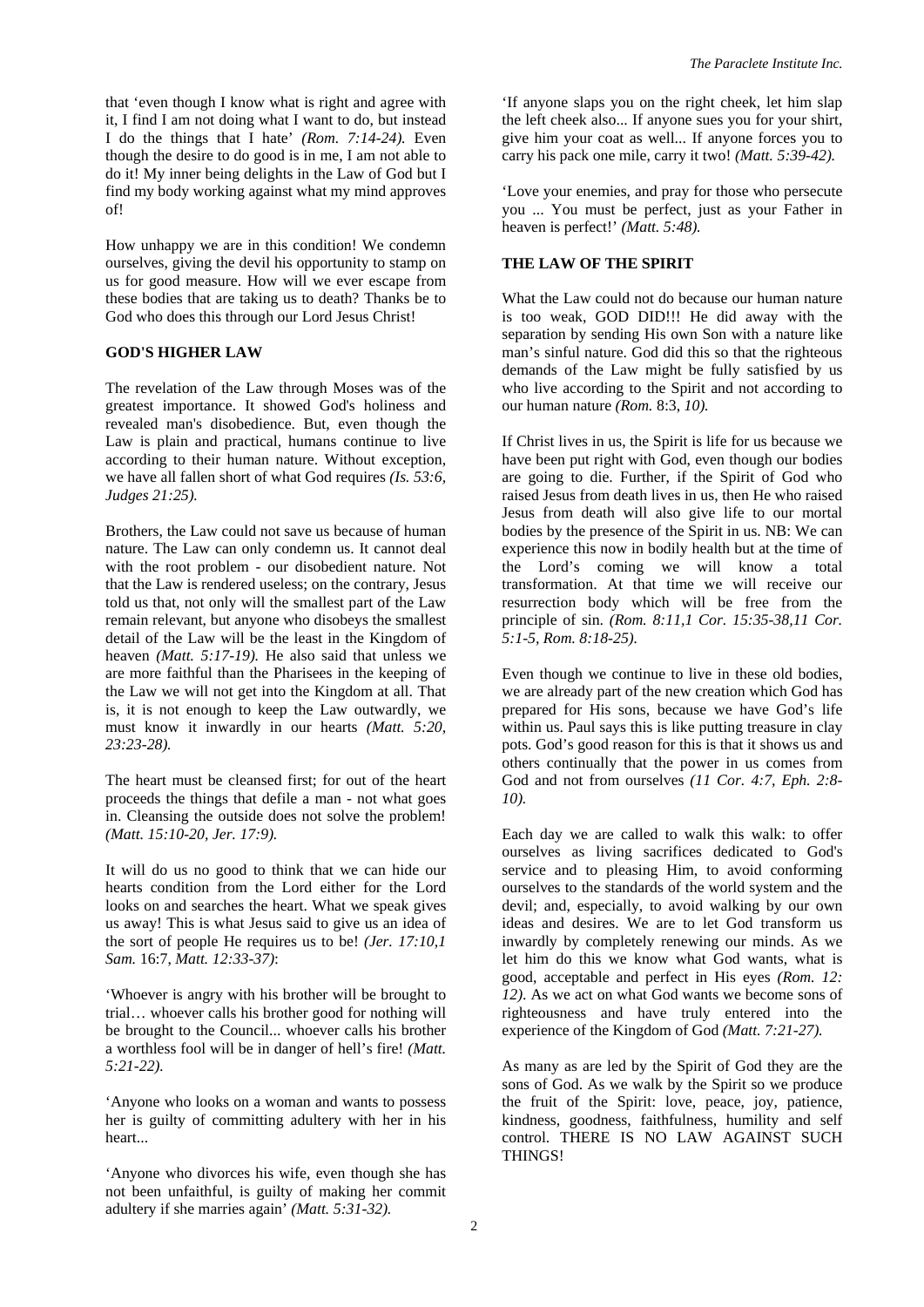## **THE BELIEVER CALLED TO TAKE UP HIS CROSS DAILY**

The cross, for Jesus, was the setting aside of His own will to do what His Father wanted. So it is for the believer, living in union with Jesus. If we do not take up our cross and follow Jesus in this way, we cannot claim to be his disciples, for the simple reason that we are not His disciples (followers)! If we are going to find real life, we must allow our old life to be put to death. (Note: This is the work of the Spirit, not something we do ourselves, although our will is involved and we must open the door for the Lord to do what is necessary in our lives). For, we really do not know what we need; it is our spirit within us that knows all about us. We need to seek the Lord; we need to understand that our natural thoughts are always a long way from His thoughts, and our ways from His ways. For as high as the heaven is above the earth, so are His thoughts and His ways above our thoughts and our ways. To pursue our thoughts is unrighteousness; to go our own way is wickedness. We must find God's ideas and ways if we are to have any hope at all of pleasing Him! *(Luke* 22:42, *Mat.*  16;24, *Mark 8:34-38, Luke* 14:27, *Luke* 9:23-26, *I Cor. 2:10, Rom.* 8:26-27, *Is. 55:6-9).* 

## **GOD'S PLAN TO REVEAL HIS WI LL TO US**

It was always God's plan to place His Spirit within us so that we could know all that He has prepared for us as His sons. The natural man cannot receive the things that the Spirit reveals to us; they are nonsense to him. Actually, he cannot know them because they can only be spiritually discerned *(I Cor. 2:12, John 14: 26, John 16:7, 13-14)*.

To those who have received God's life within them, God is revealing everything about Himself. We do not need others to teach us, we have God's Spirit who teaches us all things *(I John 2:20-21, 27).* 

## **ALL THINGS WORK TOGETHER FOR GOOD**

The life of a liberated believer is one of day to day putting to death the natural man so that we can hear God's will and think His thoughts *and do what He requires of us.* Once we place ourselves in God's hands, we know that we start out on a lifetime learning experience which teaches us to be the sort of sons that are pleasing to our Father. Everything that happens to us God is able to use for our instruction and good; there is nothing that happens to us that God does not know about or that He cannot use for our benefit! How wonderful to rest in that! *(Rom. 8:28).* 

Like Paul, we may be troubled on every side but not distressed... perplexed but not in despair... persecuted but not forsaken… cast down but not destroyed… always bearing about in the body the dying of the Lord Jesus *so that* His life may be seen in our mortal bodies. *(II Cor. 4:8-12).* 

When others see this life (the Spirit allows them to do this) we are light in their darkness; they see the Kingdom of God in us and are encouraged to reach out for it themselves. We must not hide our light (life) under a box (our mortal bodies) but let it shine for everyone to see *(John 1:4, Matt. 5:14-16).*

## **THE KINGDOM OF GOD IS RIGHTEOUSNESS, PEACE AND JOY IN THE HOLY GHOST!**

When our thoughts are in tune with God's thoughts, we are 'thinking right'; as we let God's thoughts fill us and be our guide we are in 'righteousness'. This has a happy result for us, because, as our minds, emotions and spirit become one in tune with God's Spirit, we experience God's inner (Shalom) peace. This is the special peace that Jesus promised us! *(Rom. 14:17, 4:3, John 14:27).* 

*It is normal* for a believer that *his spirit* is in agreement with God's Spirit because they are joined and always in close contact, but the emotions and mind can be a long way from God's mind. Have you ever noticed yourself worrying about something in your mind and finding that your spirit is singing a positive spiritual song at the same time? This sets up warfare within us. But as we allow the Spirit's mind to fill our emotions and mind (He never changes!) we experience Shalom. Praise the Lord! As we further allow God's Spirit (life) to break out of our innermost being and flow up into our whole being we experience God's joy; the sort of joy that Jesus wanted us to have. This joy, being the flow of God's life within us, has the power to strengthen us in body, soul and spirit. ! *(1 Thess. 5:23, John 15:10-11, Neh. 8:10)*. This can be our daily experience if we will just let God have His way! If we fail to let Him have His way, we miss the blessing He desires for us.

God has given us powerful ways of helping Him in this process of changing and renewing our minds. Paul calls these spiritual weapons. We are to use them against every imagination of our heart which opposes the mind of God; we are to bring all of our thoughts into captivity to God's Spirit, so that we can walk in the same obedience that Jesus demonstrated! Then we can say with Paul: 'I have been crucified with Christ, nevertheless I am alive; but it is not me who lives but Christ who lives within me. This life that I live now, I live by the faith of the Son of God who loved me and died for me'. Praise His wonderful name. *(II Cor. 10:3-5, Gal. 2:19-20).*